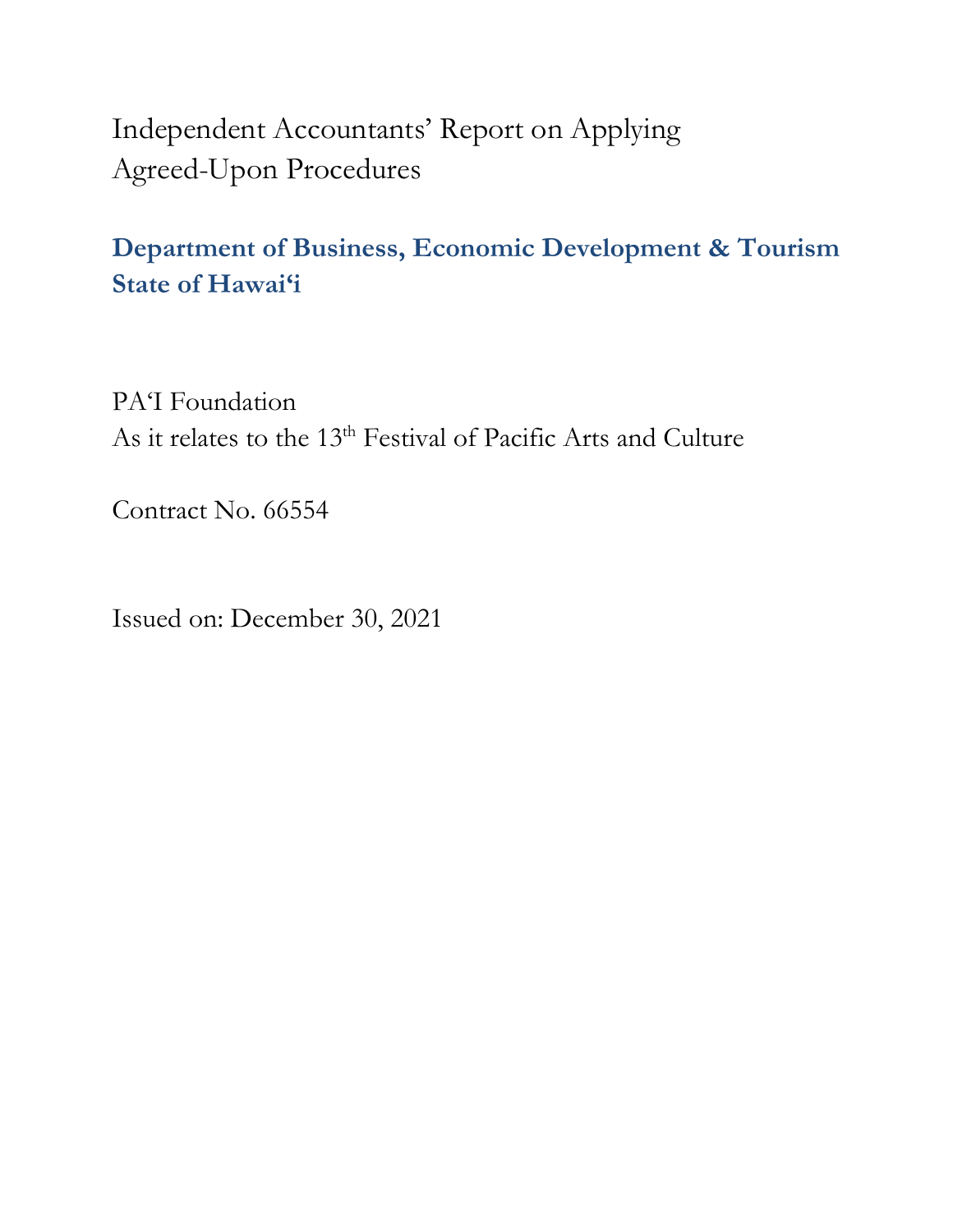# spire 2

December 30, 2021

Mr. Mike McCartney, Director Department of Business, Economic Development & Tourism State of Hawai'i 250 S. Hotel Street, Room 501 Honolulu, HI 96813

Dear Mr. McCartney,

This is our report on applying agreed-upon procedures on behalf of the Department of Business, Economic Development & Tourism ("DBEDT") on the accounting records of the 13th Festival of Pacific Arts and Culture ("FestPac") as maintained by PA'I Foundation (PA'I).

### **Objectives**

The purpose of the engagement is to apply procedures listed in the attached schedule that were specified and agreed to by DBEDT to be applied against the accounting records of FestPac as maintained by PA'I. Because the agreed-upon procedures do not constitute an examination or review, we will not express an opinion or conclusion on the accounting records or transactions of FestPac. In addition, we have no obligation to perform any procedures beyond those listed in the attached schedule.

### **Scope**

This agreed-upon procedures engagement was conducted in accordance with attestation standards established by the American Institute of Certified Public Accountants. The scope of our procedures was applied all accounting transactions related to FestPac occurring between February 28, 2018 to February 18, 2021.

We wish to express our sincere appreciation for the excellent cooperation and assistance extended by the staff of DBEDT and PA'I.

Very truly yours,

Lucas Sayin Partner

 Spire Hawaii LLP 700 Bishop Street, Suite 2001 Honolulu, HI 96813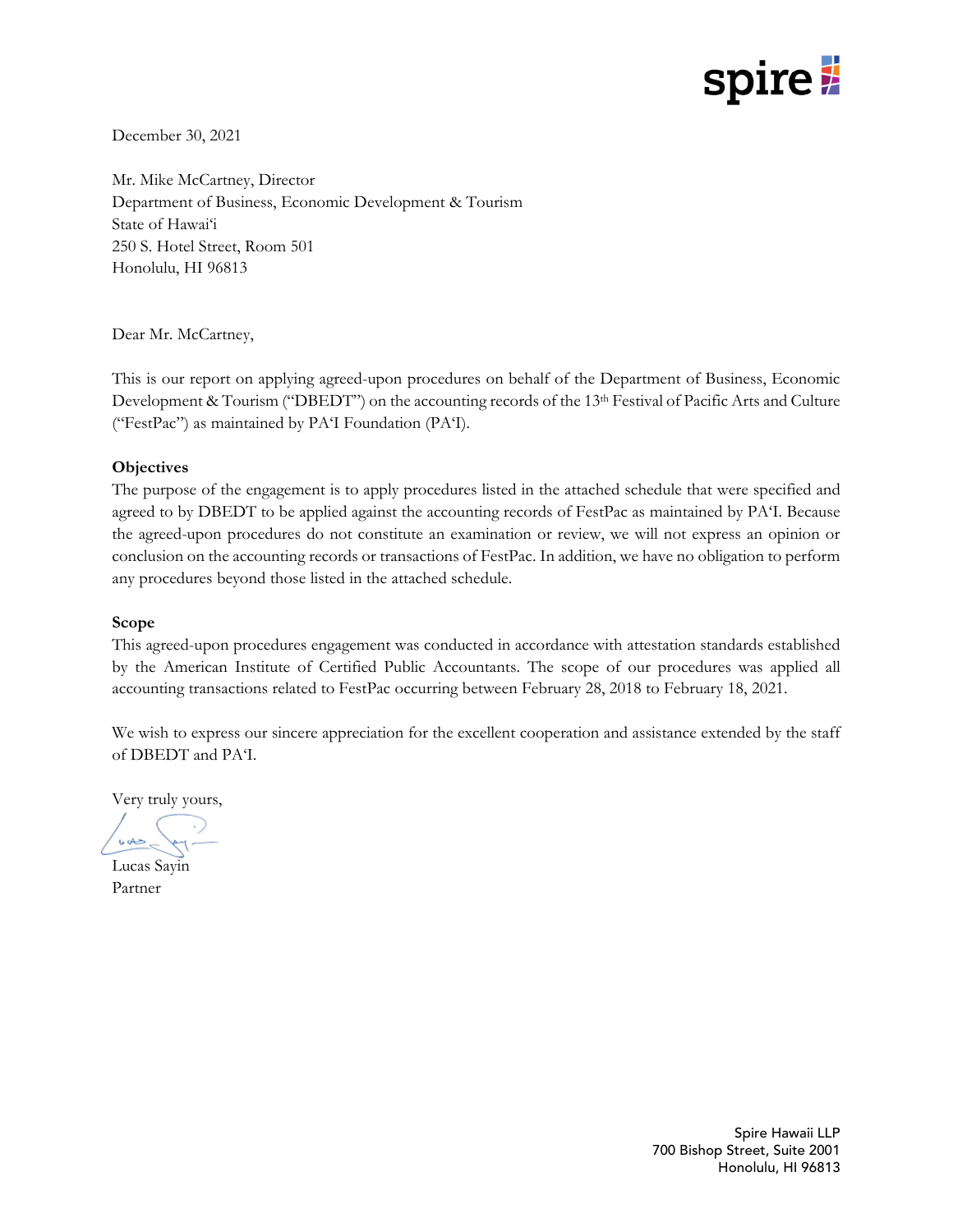## **Contents**

| Page |
|------|
|      |
|      |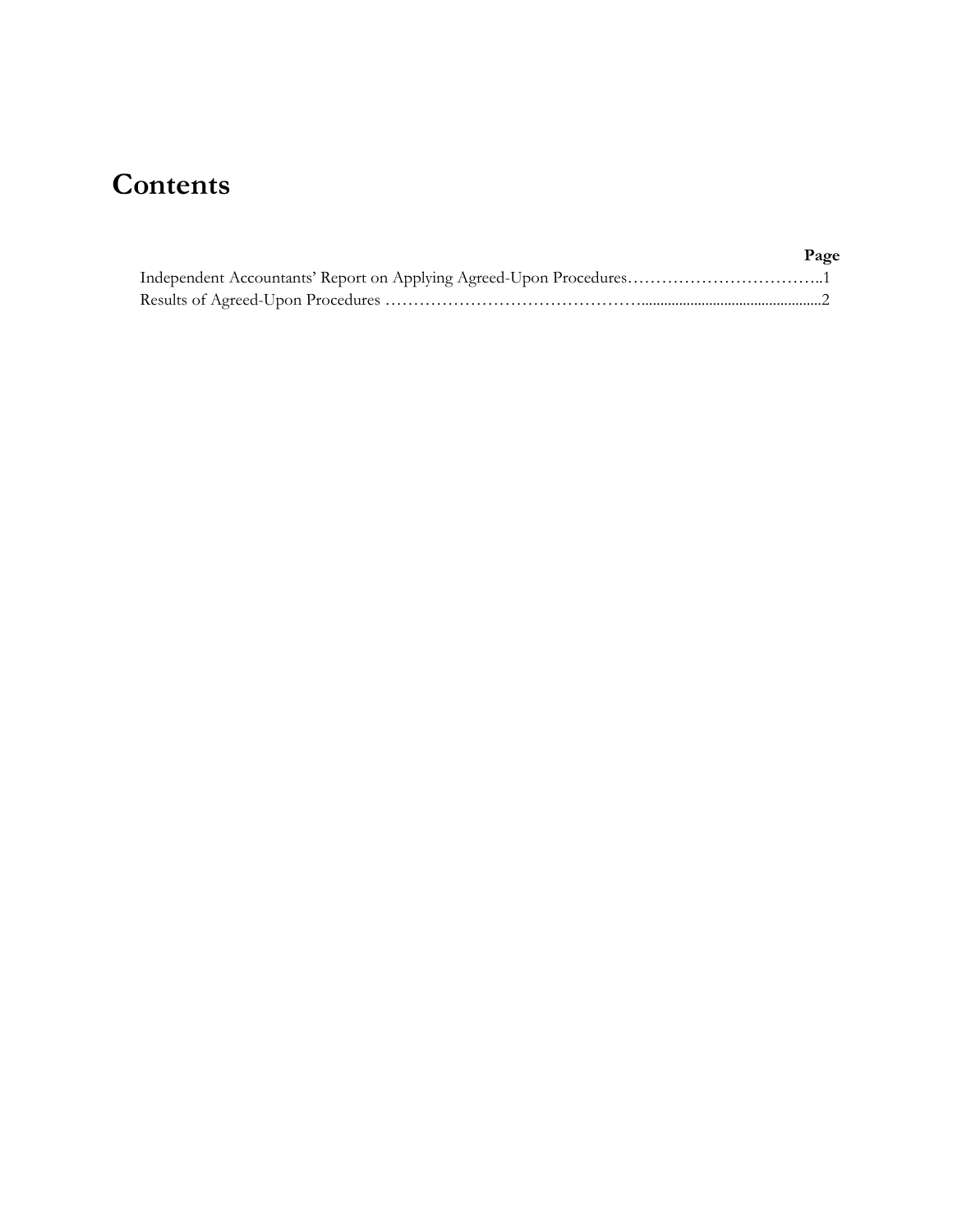

### Independent Accountants' Report on Applying Agreed-Upon Procedures

Mr. Mike McCartney, Director Department of Business, Economic Development & Tourism State of Hawai'i

We have performed the procedures enumerated beginning on page two related to the accounting records of the 13<sup>th</sup> Festival of the Pacific Arts and Culture ("FestPac") as maintained by PA'I Foundation ("PA'I") occurring between February 28, 2018 to Feburary 18, 2021 per the contract between PA'I and the Department of Business, Economic Development & Tourism ("DBEDT"). PA'I's management is responsible for the FestPac's accounting records.

DBEDT has agreed to and acknowledged that the procedures performed are appropriate to meet the intended purpose of assisting users in understanding the accounting records of FestPac as maintained by PA'I. This report may not be suitable for any other purpose. The procedures performed may not address all the items of interest to a user of this report and may not meet the needs of all users of this report and, as such, users are responsible for determining whether the procedures performed are appropriate for their purposes.

The procedures and associated findings are presented beginning on page two of this report.

We were engaged by DBEDT to perform this agreed-upon procedures engagement and conducted our engagement in accordance with attestation standards established by the American Institute of Certified Public Accountants. We were not engaged to and did not conduct an examination or review engagement, the objective of which would be the expression of an opinion or conclusion, respectively, on the accounting records of FestPac as maintained by PA'I. Accordingly, we do not express such an opinion or conclusion. Had we performed additional procedures, other matters might have come to our attention that would have been reported to you.

We are required to be independent of PA'I and to meet our other ethical responsibilities in accordance with the relevant ethical requirements related to our agreed-upon procedures engagement.

This report is intended solely for the information and use of DBEDT and is not intended to be and should not be used by anyone other than the specified party.

SPIREHAWAI.LLP

Honolulu, Hawaii December 30, 2021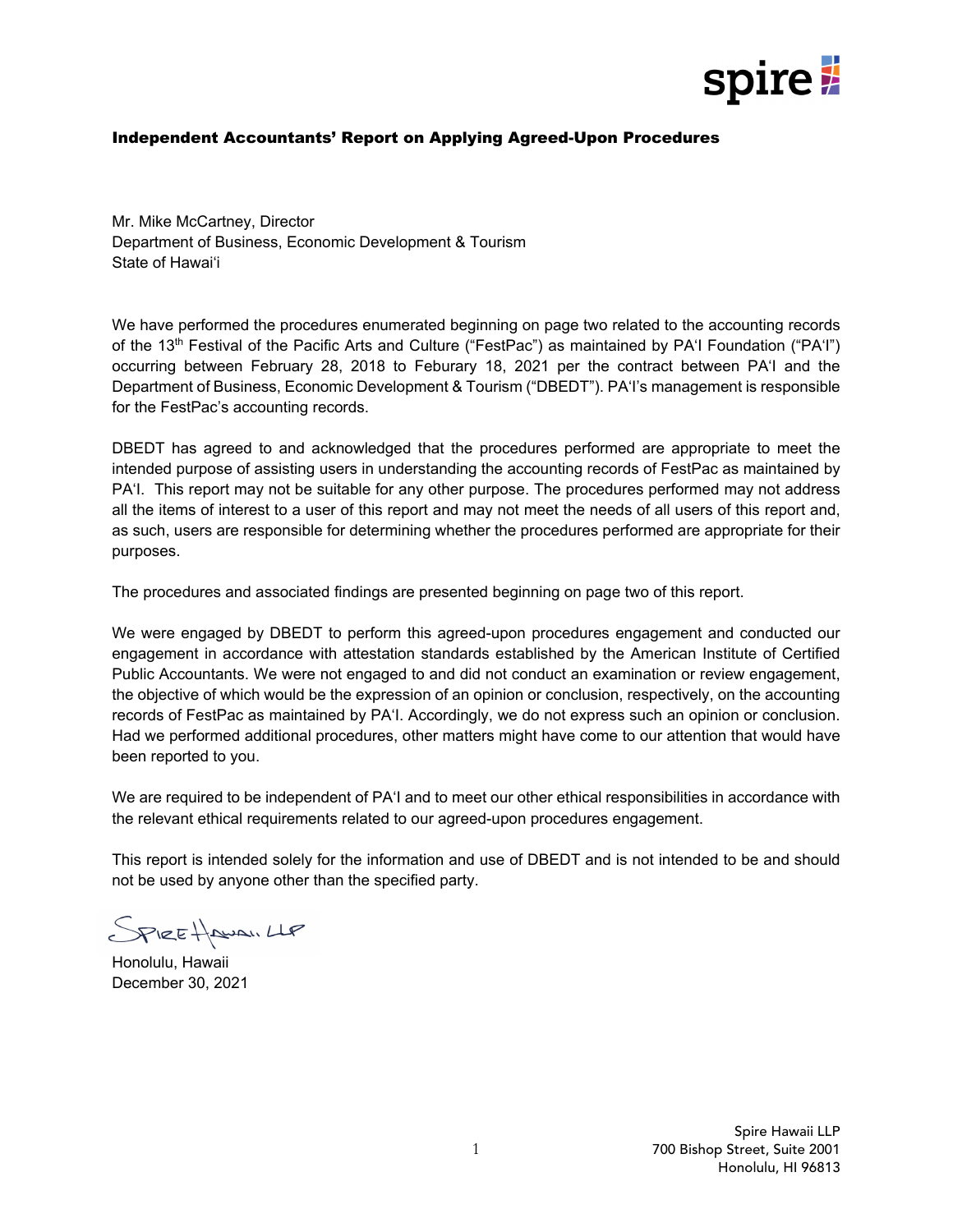#### **Department of Business, Economic Development & Tourism State of Hawai'i**

PA'I Foundation – 13th Festival of Pacific Arts and Culture Agreed-Upon Procedures February 28, 2018 to February 18, 2021 CONFIDENTIAL

The procedures and the associated findings are as follows:

- 1. Inspect all invoices over \$1,000 and vouch to invoice and payment support. **Results:** Inspected 38 invoices over \$1,000, no exceptions noted.
- 2. Verify that a separate PA'I Foundation bank account was opened to account for FestPac funds. **Results:** Confirmed, no exceptions noted.
- 3. Confirm the cash balance of account 0098-11863 with Bank of Hawaii as of January 31, 2021.

**Results:** Confirmed, no exceptions noted.

- 4. Agree the confirmed balance as of January 31, 2021 to the amount shown on the bank reconciliation maintained by PA'I Foundation. **Results:** Agreed balance per confirmation to balance per bank reconciliation without exceptions.
- 5. Agree the cash balance of account 0098-11863 as of January 31, 2021 per bank statement to the reconciliation maintained by PA'I Foundation. **Results:** Agreed balance per bank statement to balance per bank reconciliation without exceptions.
- 6. Traced the transfer of principal and interest amounts from three certificate of deposit accounts to account 0098-11863 with Bank of Hawaii. **Results:** Confirmed, no exceptions noted.
- 7. Inspect all sponsorships over \$1,000 received and verify amount to the sponsorship agreement and bank statement. **Results:** Confirmed, no exceptions noted.
- 8. Examine transfer of sponsorship funds to DBEDT. **Results:** Confirmed, no exceptions noted.
- 9. Examine funds received from the State to PA'I Foundation to invoice submitted to DBEDT and payment received to bank statement. **Results:** Examined 13 deposits, no exceptions noted.